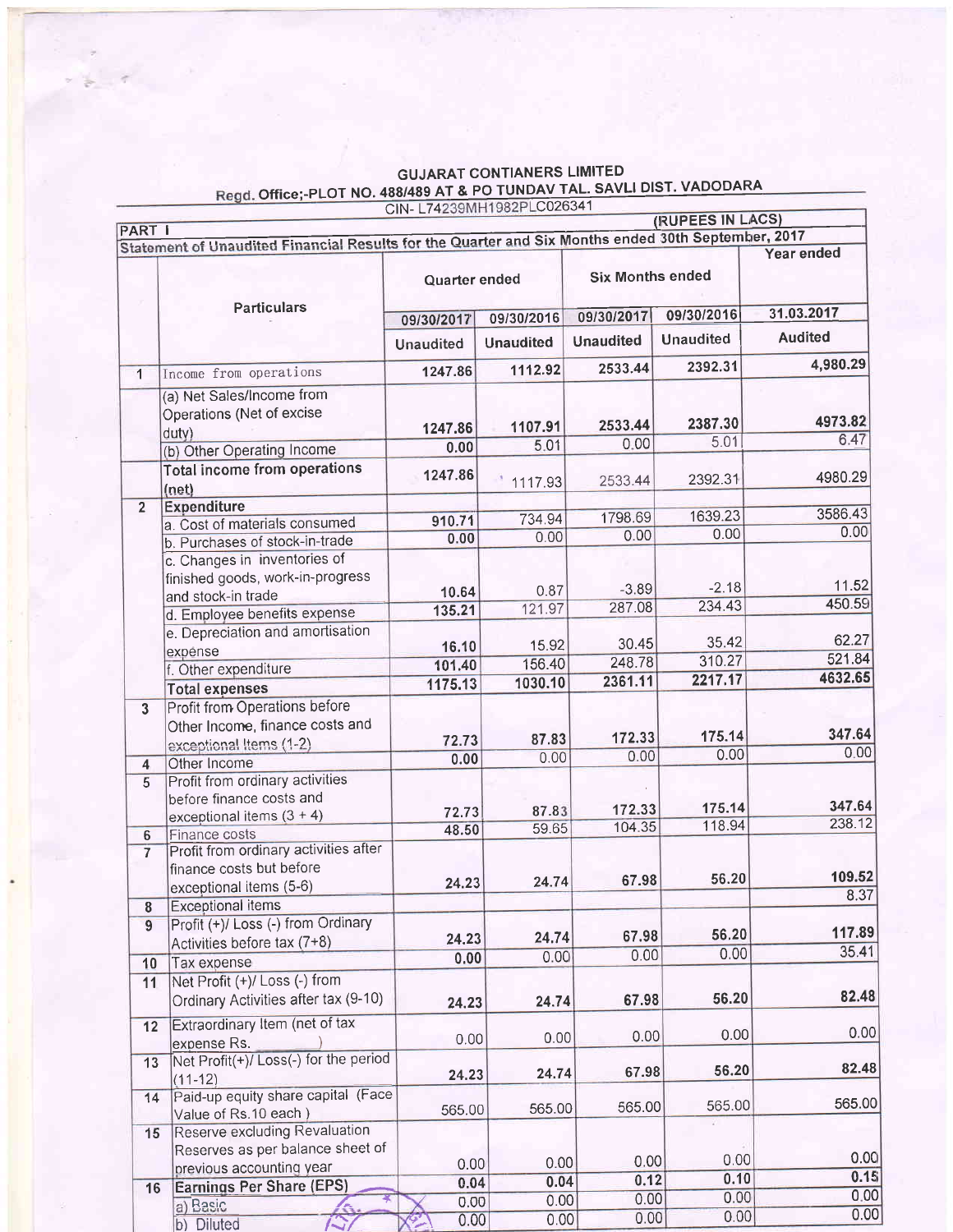| lotes:                   | Results of the Company for the quarter and Six Month ended on September, 2017 have<br>been reviewed by the audit Committee and taken on record by the Board of Directors at their meeting held on<br>The standalone financial |  |
|--------------------------|-------------------------------------------------------------------------------------------------------------------------------------------------------------------------------------------------------------------------------|--|
|                          | November 11, 2017.                                                                                                                                                                                                            |  |
| $\overline{\mathcal{C}}$ | prepared in accordance with the Companies (Indian Accounting Standards) Rules, 2015<br>This Statement has been                                                                                                                |  |
|                          | (Ind AS) prescribed under section 133 of the Companies Act, 2013 and other recognised accouting practices and<br>policies to the extent applicable                                                                            |  |
| ω                        | The statement does not included Ind AS Compliant results for the previous year ended March, 31 2017 as it is not                                                                                                              |  |
|                          | Circular Dated July 5, 2016.<br>mandatory as per SEBI's                                                                                                                                                                       |  |
| 4                        | profit reported for the quarter and Six months ended September 30, 2016 in accordance<br>Comprehensive income in accordance with Ind AS is given below :<br>with Indian GAAP to total<br>The Reconciliation of net            |  |
|                          | Six Month<br>Quarter<br>Description                                                                                                                                                                                           |  |
|                          | Ended<br>Ended                                                                                                                                                                                                                |  |
|                          | 30.09.16<br>30.09.16                                                                                                                                                                                                          |  |
|                          | 51.6<br>24.74<br>Net Profit as per previous GAAP (Indian GAA)                                                                                                                                                                 |  |
|                          | (i) Acturial Gain/(Loss) on defined employee benifit plans recognised under other                                                                                                                                             |  |
|                          | comprehensive income                                                                                                                                                                                                          |  |
|                          | inancial assets at fair value through profit and loss<br>(ii) Net Gain/(Loss) on Fi                                                                                                                                           |  |
|                          | 516<br>24.74<br>Net Profit as per Ind AS                                                                                                                                                                                      |  |
| 5                        | The limited review of unaudited finanacial Results for the quarter and six months ended September 30, 2017 as                                                                                                                 |  |
|                          | required in terms of Clause 33 of the SEBI (Listing Obligation and Disclosure Requirements) Regulations, 2015 has                                                                                                             |  |
|                          | been carried out by the statutory Auditors.                                                                                                                                                                                   |  |
| 6                        | Figures are regrouped whereever necessary                                                                                                                                                                                     |  |
| 7                        | For GUJARAT CONTAINERSINT<br>The Company has only One reportable Segment i.e. Packaging Industries                                                                                                                            |  |
|                          |                                                                                                                                                                                                                               |  |
|                          | RS<br><b>VADODARA</b><br>Я                                                                                                                                                                                                    |  |
|                          | KIRAN SHAH                                                                                                                                                                                                                    |  |
| Place<br>Date            | <b>Managing Director</b><br>11.11.2017<br>: Baroda                                                                                                                                                                            |  |

Date 11.11.2017<br>Place : Baroda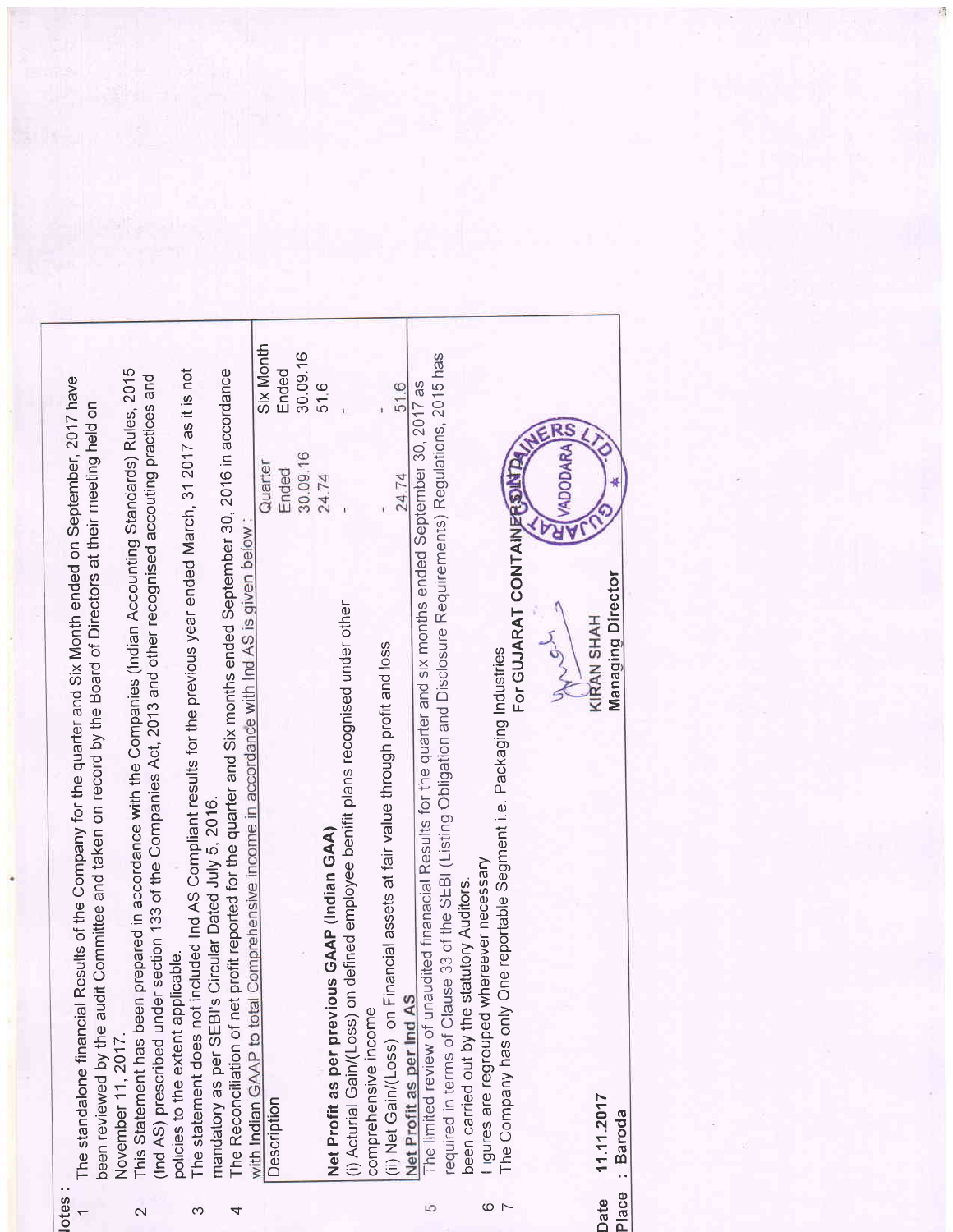## Note :

# 1. STATEMENT OF ASSETS AND LIABILITIES

| Sr.<br>No.     | Particulars                                                           | As at<br>30-09-2017<br>(Unaudited) |
|----------------|-----------------------------------------------------------------------|------------------------------------|
|                |                                                                       |                                    |
| А.             | <b>EQUITY AND LIABILITIES</b>                                         |                                    |
| 1              | <b>Shareholders fund</b>                                              |                                    |
|                | a) Capital                                                            | 593.00                             |
|                | b) Reserve & Serplus                                                  | 519.28                             |
|                | (c) Money received against share warrants                             | 0.00                               |
|                | Sub-total - Shareholders' Fund                                        | 1112.28                            |
| $\overline{2}$ | Share application money pending allotment                             |                                    |
| 3              | <b>Non-current Liabilities</b>                                        |                                    |
|                | a) Long term borrowings                                               | 95.78                              |
|                | b) Deferred Tax Liabilities (net)                                     | 0.00                               |
|                | c) Other long-term liabilities                                        | 0.00                               |
|                | d) Long term provisions                                               | 0.00                               |
|                | <b>Sub-total - Non-current Liabilities</b>                            | 95.78                              |
|                | <b>Current Labilities</b>                                             |                                    |
|                | a) Short term borrowings                                              | 1559.89                            |
|                | b) Trade payables                                                     | 513.76                             |
|                |                                                                       | 55.52                              |
|                | c) Other Current Liabilities                                          |                                    |
|                | d) Short term provisions<br>Sub-total - Current Liabilities           | 2129.17                            |
|                |                                                                       | 3337.23                            |
|                | <b>Total Equity and Liabilities</b>                                   |                                    |
| <b>B.</b>      | <b>ASSETS</b>                                                         |                                    |
| 1              | <b>Non-current Assets</b>                                             | 681.67                             |
|                | a) Fixed Assets                                                       | 33.26                              |
|                | (b) Non-current investments                                           | 13.65                              |
|                | (c) Deferred tax assets (net)                                         |                                    |
|                | (d) Long-term loans and advances                                      | 63.88                              |
|                | (e) Other non-current assets<br><b>Sub-total - Non Current Assets</b> | 792.46                             |
| $\overline{2}$ | <b>Current Assets</b>                                                 |                                    |
|                | a) Current Investments                                                |                                    |
|                | b) Inventories                                                        | 673.24                             |
|                | c) Trade receivables                                                  | 1444.45                            |
|                | d) Cash and cash equivalents                                          | 20.55                              |
|                | e) Short term loans & advances                                        | 290.54<br>115.99                   |
|                | f) Other current assets                                               | 2544.77                            |
|                | <b>Sub-total - Current Assets</b><br><b>Total - Assets</b>            | 3337.23                            |